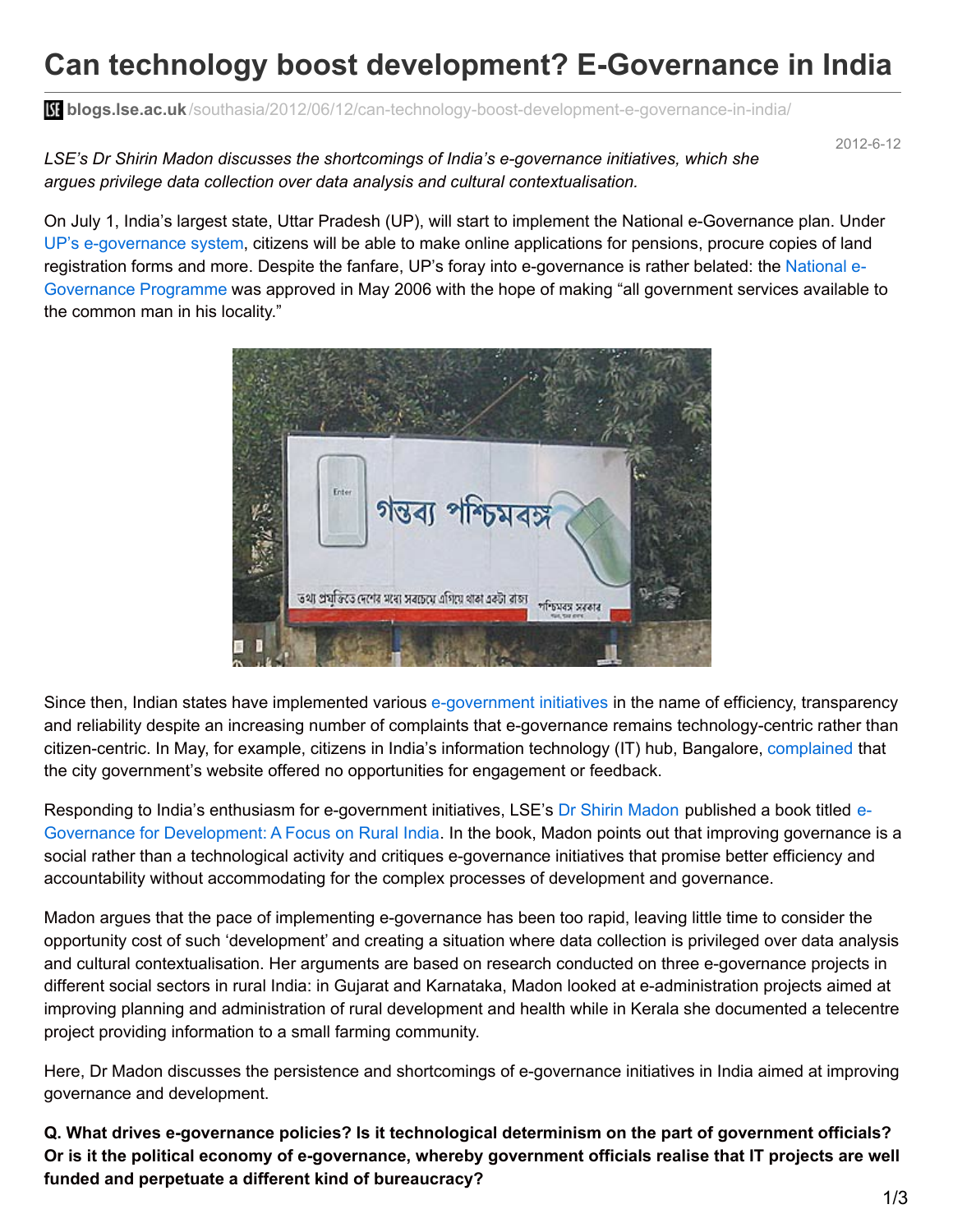**A.** There are two elements to consider when it comes to government thinking about e-governance. One is that we'll get some money from donor agencies. The other is the belief that IT has to work to improve administration. It's a bit of a chicken and egg situation. The mandate of good governance is a powerful and strong one and it comes with money. At the same time, in the case of India, there is a blind faith that information technologies can improve governance. IT is almost regarded as something mythical—the attitude is, how can it not work?

## **Q. Why do you think the emphasis in development has come to fall on institutional transparency and efficiency as manifest in e-governance?**

**A.** Soon after the [Washington](http://www.who.int/trade/glossary/story094/en/index.html) Consensus, the idea set in that it's not just about economic growth, but also about social development. This idea was developed through the Millennium [Development](http://www.un.org/millenniumgoals/bkgd.shtml) Goals (MDGs). Early on, one of the UN's MDG manifestoes emphasised IT and improved managerial practices in public administration within governance reform ideology. Once governance reform in this shape was packaged into the MDG gospel, it was very difficult for national- or state-level governments to challenge. Computerisation in India has been very partial – even now, there are still some manual systems that are used along with IT in individual departments. Still, challengers to the idea that IT is not the key to improving governance [in India] are not really forthcoming.

## Q. In your book, you describe how the Indian public's interactions with the state are mediated through local **political representatives and councillors. In this context, is the transparency offered by e-governance performative, pursued for the benefit of donor agencies and the media?**

**A.** There is a tension between instrumental accountability and genuine accountability. There is an obvious way that computers can contribute to passing reports up through the hierarchy and there is a perception of that amounting to improved accountability. Then there is the accountability that India is genuinely putting in place through initiatives such as the social audits in Rajasthan and other parts of India and Village Health and Sanitation Committees (VHSCs)—efforts to create horizontal accountability structures and social spaces within which frontline workers, citizens or citizen reps are meeting.

In my projects I'm trying to investigate the [accountability](http://web.worldbank.org/WBSITE/EXTERNAL/EXTDEC/EXTRESEARCH/EXTWDRS/0,,contentMDK:23062333~pagePK:478093~piPK:477627~theSitePK:477624,00.html) to the frontline workers. In the World Bank's annual World Development Report (2004), the bank calls for the use of procedures and mechanisms – today mediated through IT such as mobile telephony – to create a direct link between citizens and government. What gets left out, and what forms the long route to accountability as the World Bank suggests, is the enrolment of frontline workers, who have so far been pitifully marginalised.

In India, a process of decentralisation was initiated but never completed. During that process, there were signs of information being used for analysis at the local level, for example, by the District Rural Development Agencies (DRDAs). But it all ended because the policy mandate changed and state governments became less involved in governance reform in the sense of strengthening the arm of district- and subdistrict-level government. Now it's governance reform in the sense of web-enabled applications, publishing information, citizen charters. It's not bad that these things were introduced, but others were left out.

## **Q. Is there still an urban bias in e-governance systems?**

**A.** Yes. There is still a lot of emphasis on ICT infrastructure building – for example, broadband coverage – for improving governance through applications like bill payments. These are aimed at the middle-class population in urban and peri-urban areas. In the rural areas, there has been outreach through telecentres, but it's dotted. In Kerala, there is a critical mass of telecentres, but even in that state, there's only one district, Malappuram, where there are 200-odd telecentres that make it practically feasible to use them as a form of interaction with the state.

## Q. At what level should there be better analysis of the data currently being collected to feed into e**governance systems?**